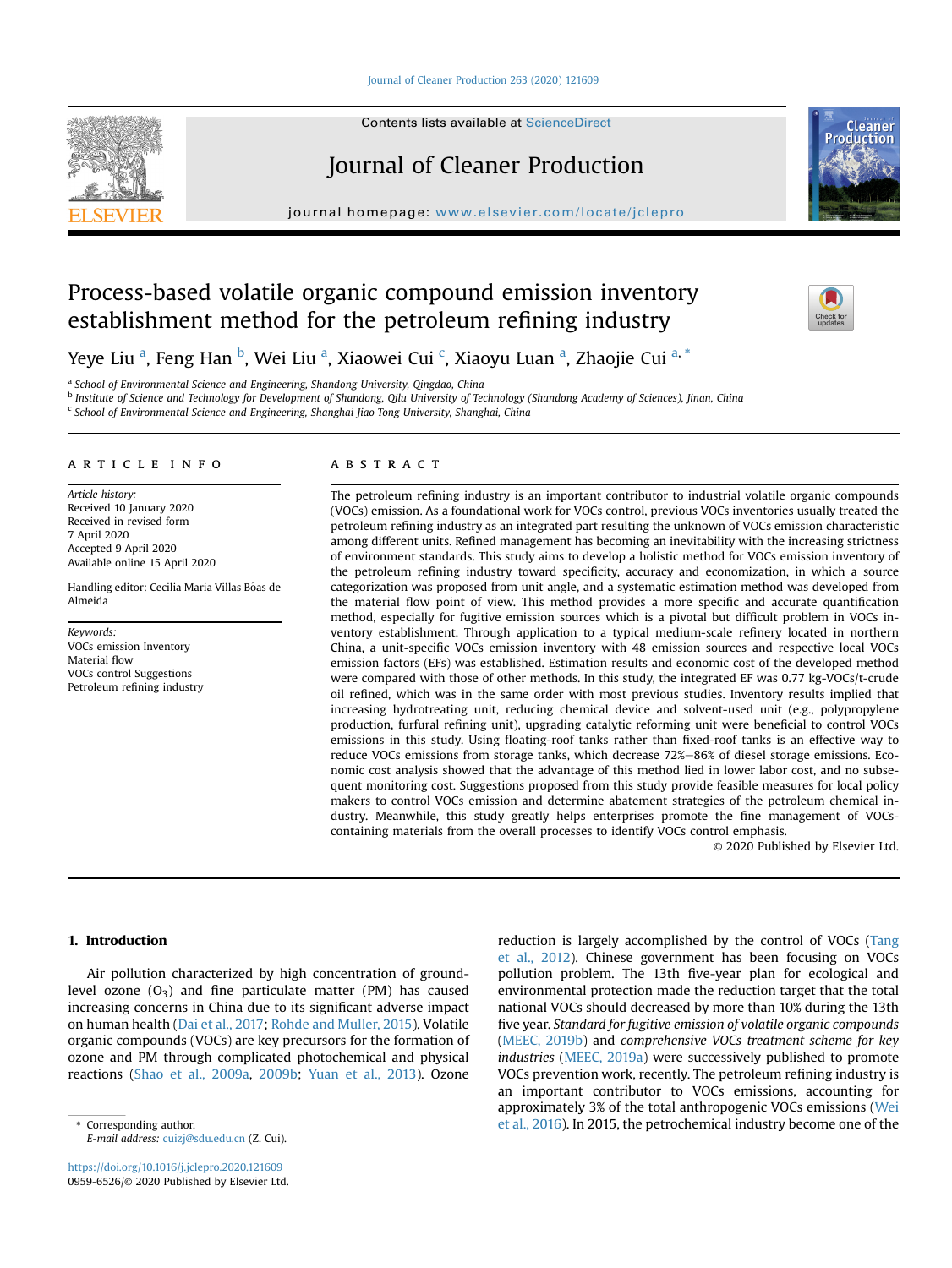first batch of pilot industries to implement VOCs Pollution Pilot Charge Method published in China. Thus, a specific VOCs emission inventory of the petroleum refining industry is necessary and foundational for VOCs emissions reduction and equitable control policies.

In the past several years, VOCs emission inventories have been proposed from global [\(Piccot et al., 1992\)](#page-9-9), national ([Wu et al., 2016](#page-9-10); [Zhang et al., 2018\)](#page-9-11) and regional scale [\(Huang et al., 2011](#page-9-12); [Louie](#page-9-13) [et al., 2013](#page-9-13); [Lu et al., 2018;](#page-9-14) [Yan and Lin, 2016;](#page-9-15) [Zheng et al., 2016\)](#page-9-16). In national or regional emission inventories, the petroleum refining industry is generally treated as an integrated VOCs emission source. As a result, VOCs emission characteristics among different units are still unclear. Though many VOCs inventories have being conducted from specific industrial angel, recently, inventories for the petroleum refining industry are very limited so far possibly due to its complicated processing flow schemes, diversiform emission sources and insufficient production data. Existed VOCs inventories about the petroleum refining industry mainly focused on species characteristics. For example ([Wei et al., 2014](#page-9-17)), reported a speciation profiles of a petroleum refinery in Beijing based on three ambient samples and five inner devices samples [\(Mo et al., 2015\)](#page-9-18). collected more specific process samples from a petrochemical plant in the Yangtze River Delta to analyze the key Volatile organic compound (VOC) species of various process units. However, current VOCs abatement policies are mainly based on VOCs emission amount (e.g., the reduction target made by the 13th five year plan). Therefore, it is very essential to establish a detailed VOCs emission inventory of the petroleum refining industry to support VOCs prevention and control work.

Source classification is the first step for inventory establishment, which is directly related to the calculation result. Many efforts have been made for the source classification. [Zheng et al. \(2017\)](#page-9-19) quantified three emission sources of the petroleum refining industry (i.e., tank loss, leakage loss and refining wastewater volatile) in industrial VOCs inventory, which ignored product loading, stationary combustion and process vents sources. [Huang et al. \(2011\)](#page-9-12) also presented three VOCs emission sources in regional inventory, namely oil refining, oil storage, tank breathing and emptying. However, oil storage losses generally refer to tank breathing and emptying losses in refinery. Checking guideline for VOCs pollution sources in the petrochemical industry (checking guideline) [\(MEEC,](#page-9-20) [2015b\)](#page-9-20) published by Ministry of Environmental Protection in 2015 divided emission sources into five parts: equipment leaks, storage tanks, product loading, wastewater collection, and others. In brief, source classification of the aforementioned studies was relatively macroscopic. The petroleum refining industry employs a wide variety of processes with different arrangements. Emissions from the same sources vary with the process arrangement. The basic component of all refineries is production unit. Therefore, categorizing emission sources from unit level are more reasonable for the establishment of industrial inventories and factors.

The accuracy of VOCs emissions is an ongoing problem for inventory establishment. Reliable and operable estimation method is the key point for the results' accuracy. Traditional EF and measurement methods are unsuitable for the petroleum refining industry. Traditional EFs were commonly derived from European or American refineries due to the relatively weak EF work in China ([Wei et al., 2008](#page-9-21), [2011;](#page-9-22) [Zheng et al., 2017\)](#page-9-19). To some extent, the result of EF method deviates from China's actual situation due to the gap between developed countries and China in processing flow scheme, production technology, and pollutant control level. Additionally, inventory results obtained by EF method that multiply activity level by respective pollutant emission factor are difficult to verify its reality, while results estimated from material flow angle can be guaranteed on the whole. China's government also released local EFs for the petroleum industry in related documents, such as Chinese national emission limit standard of Loss of Bulk Petroleum Liquid Products [\(SINOPEC, 1989\)](#page-9-23). However, it is neither systematized nor complete and outdated. Measurement method is an effective way to account pollutant emission amount for organized sources and can obtain chemical compositions, whereas it is not applicable to fugitive sources which are the major VOCs emission pattern in refinery. Measured concentrations of specific unit inner refinery are likely influenced by production condition and transmission among surrounding units. [Wei et al. \(2016\)](#page-9-8) obtained an integrated VOCs emission rate (kg/h) of a northern refinery in China using inverse-dispersion method (IDM) based on measured ambient VOCs concentrations. However, specific units cannot be identified. Material flow method, which remove the influence of operation condition and transmission but cannot obtain species information, can get fugitive emissions based on annual inputoutput data. Thus, in this study, a systematic estimation method integrating material flow and measurement method and theoretical model was developed to improve the results' accuracy and reduce the economic cost of inventory establishment for the petroleum refining industry.

Notably, the document of checking guideline also presents a systematic emission measurement or estimation methods for five emission sources of petrochemical industry. Checking guideline is also an important reference for the petroleum industry to pay VOCs discharge fees. However, in checking guideline, most correlation equations and average EFs are still quoted from American relative documents, which are unsuitable for China's local emission situation. Moreover, economic cost and workload are large. For example, equipment leak estimation probably takes approximately 2 months for 10 workers to detect nearly hundreds of thousands of seals for a medium-scale refinery.

In this regard, this study developed a new method to establish a unit-specific VOCs emission inventory for the petroleum refining industry characterized by high resolution and less man-hour. The method involved unit-level source classification and material flowbased systematic estimation method. The estimation method system eliminates the drawback of independent method through integrating material flow and measurement and theoretical model. A unit-specific VOCs emission inventory was established for a typical medium-scaled refinery using this method. Simultaneously, the key control targets and series of reliable local VOCs emission factors were achieved. Results comparison and economic cost analysis was performed. This study provided initial foray to future EFs database development of national petroleum refining industry. Suggestions based on inventory results greatly help enterprise promote VOCs-containing materials management from the overall processes, and support local policy-makers to determinate VOCs abatement strategies for petroleum industry or petrochemicalbased regions.

# 2. Method and data

#### 2.1. Case introduction and system boundary

A typical medium-scale petroleum refinery with a refining capacity of 7.5 million tons crude oil per year, located in northern China, was selected as a case to establish the VOCs emission inventory. The refinery mainly produced gasoline, diesel, liquefied gas, petroleum coke, propylene and paving asphalt. In 2018, this refinery possessed 16 core refining units which can be divided into fuel oil production system and lube oil production system. The whole refinery process include pre-treating sector (crude oil desalting and dewatering), separation sector (atmospheric and vacuum distillation units), conversion sector (catalytic cracking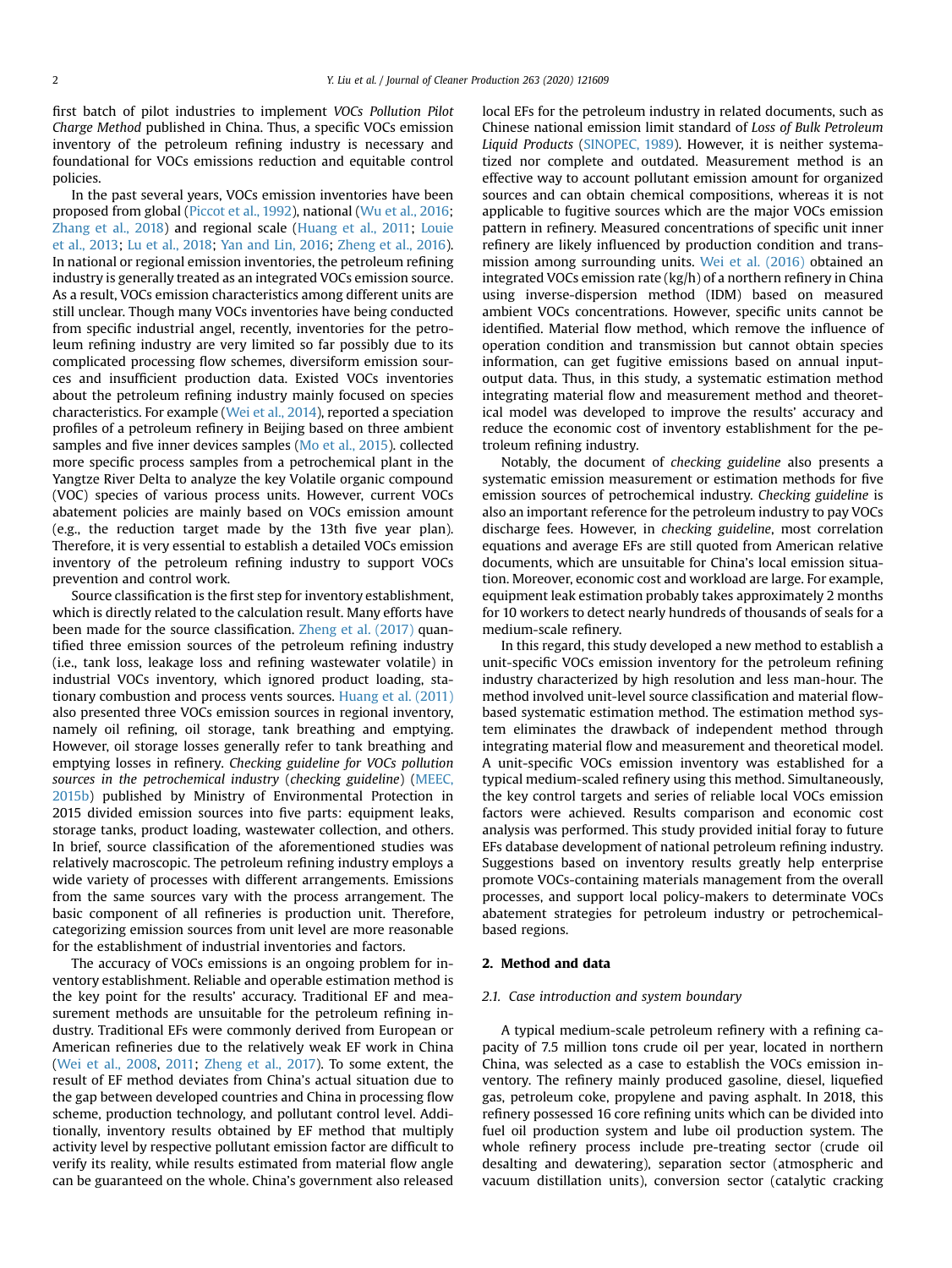unit, delayed coking units, reforming, polymerization, MTBE), petroleum treating sector (diesel hydrotreating, s-zorb, deasphalting, lube oil hydrotreating, furfural refining, butanone-toluene dewaxing, acid gas removal, LPG separation), feedstock and product handling sector (storage and blending, loading and unloading). Auxiliary systems were also taken int consideration. Catalytic cracking unit was installed desulfurization and dust removal facility. A full-scale wastewater treatment system was equipped, in which important VOCs emission units (i.e., oil/water separators, flotation units, equalization tanks and biological treatment units) were all covered and vented to a waste gas treatment device. VOCs emissions from loading operations were disposed by catalytic incinerators after recovery. Storage tanks were divided into three basic types: vertical fixed roof, external floating roof, internal floating roof. All of them has no control devices. [Fig. 1](#page-2-0) shows the processing follow scheme.

The system boundary was the physical boundary of refinery. Historically, all refining process can transform feedstocks inputs to product outputs independently, and therefore no two refiners are exactly the same. This paper established a system boundary from receipt of crude for storage at the refinery to storage preparatory to shipping the refined products from the refinery that include 16 core refining units and 6 utility systems that support these core processes, which coved most of the petroleum handling and refining operations.

# 2.2. Source identification

This section first developed a VOCs source classification in terms of unit angle. Source-tracing method, which involved tracing the material flow of all units, identifying potential emission point, establishing VOCs emission forms, and analyzing emission cause, was used to classify emission sources. Finally, a high-resolution

emission inventory including 7 categories and 48 sub-sources was developed based on the production processes and emission features. [Table 1](#page-3-0) lists details of the classification.

- (1) Emissions from refining units, including equipment leakage and process vents. Equipment leakage refers to emissions from all types of seals (e.g., pump, compressor) and valves (e.g., pipeline, open ended, vessel relief) and flanges and drains. Emissions from Process vents primarily occur during coke cooling and cutting operations in delayed coking unit.
- (2) Emissions from storage tanks, including breathing losses and working losses. Emissions from storage tanks are attributed to changes in temperature, pressure, and liquid levels. It mainly occurs during petroleum liquid storing and tank filling or dispensing operations. Storage tanks may emit significant level of VOCs depending on the design and construction of the tank and characteristics of stored petroleum liquids.
- (3) Emissions from stationary combustion sources. The combustion sources include two kinds based on combustion purposes: process heaters and boilers primarily using refinery gas and natural gas as fuel to indirectly preheat feedstock or process fluids, incinerators and reforming furnaces to dispose tail gases.
- (4) Emissions from product loading. Although most refinery feedstocks and products are transported by pipelines, some are transported by trucks, rail cars, and marine vessels. Thus, when liquids are loaded into the tanks, organic vapors in "empty" cargo tanks will be displaced to the atmosphere which resulted loading losses.
- (5) Emissions from waste water collection, treatment and storage system. Fugitive VOCs and dissolved gases that reside in the surface of water are likely evaporated to the atmosphere

<span id="page-2-0"></span>

Fig. 1. Processing flow scheme and system boundary of typical medium-scale refinery in China (color should be used in this fig) (Note: the dotted line means the boundary of the refining unit system and the auxiliary system). (For interpretation of the references to color in this figure legend, the reader is referred to the Web version of this article.)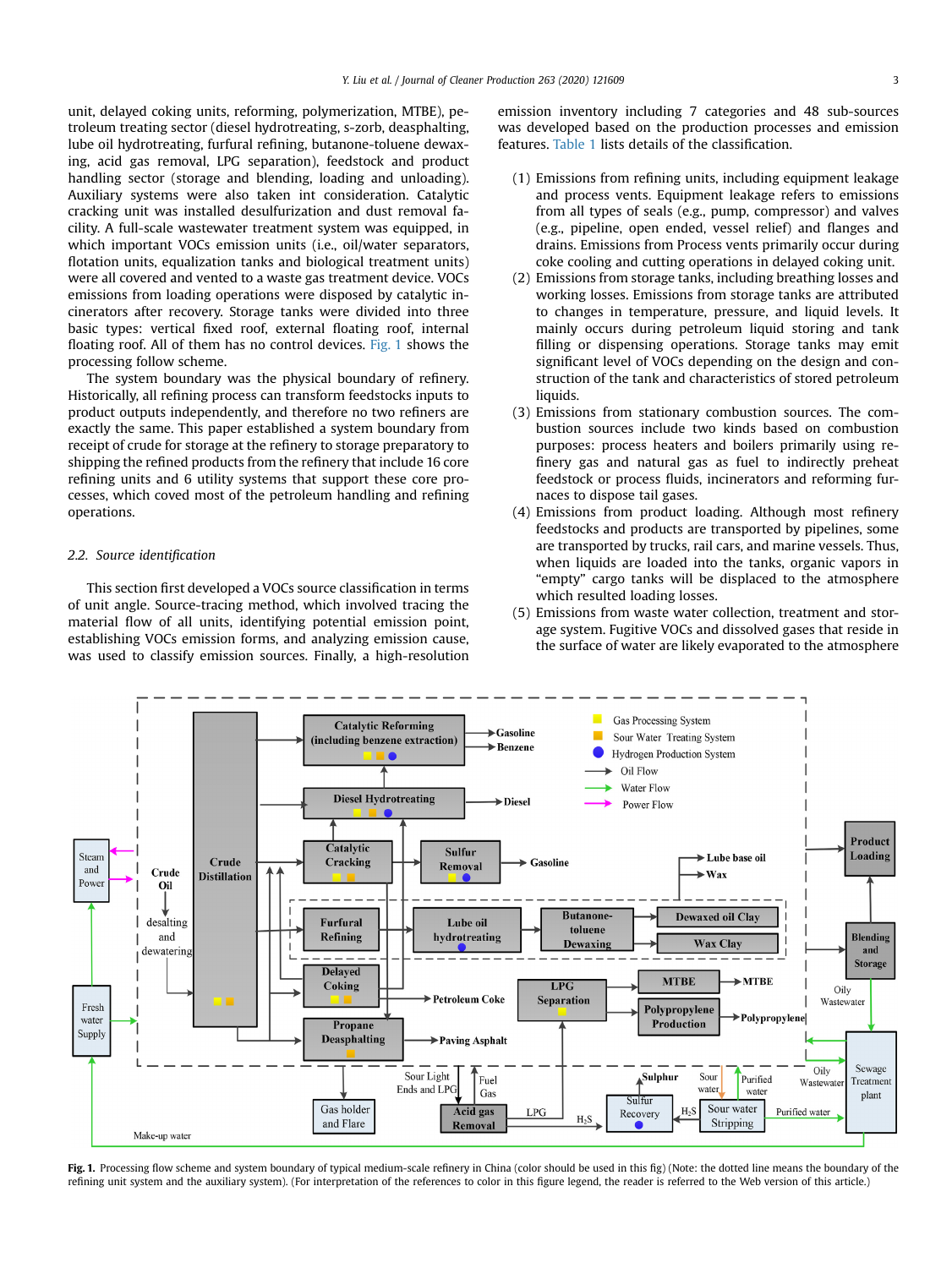#### <span id="page-3-0"></span>Table 1

VOCs emission source classification and respective estimation method.

| Emission category     | <b>Emission source</b>                                                                                                                                                                                                                                                                                         | Estimation method                                                                                                                                                                                                                                                                    | Emission category                                                         | <b>Emission source</b>                                                                                                                                                                                                     | Estimation method                                                                                                                                                                                                                                                                                    |
|-----------------------|----------------------------------------------------------------------------------------------------------------------------------------------------------------------------------------------------------------------------------------------------------------------------------------------------------------|--------------------------------------------------------------------------------------------------------------------------------------------------------------------------------------------------------------------------------------------------------------------------------------|---------------------------------------------------------------------------|----------------------------------------------------------------------------------------------------------------------------------------------------------------------------------------------------------------------------|------------------------------------------------------------------------------------------------------------------------------------------------------------------------------------------------------------------------------------------------------------------------------------------------------|
| Refining unit         | Crude Distillation<br>Catalytic Cracking<br>Catalytic Reforming<br>Diesel Hydrotreating<br>Delayed Coking<br>Deasphalting<br>S-zrob<br>Acid Gas Removal<br>LPG Separation<br><b>MTBE</b><br>Polypropylene Production<br>Furfural Refining<br><b>Benzene Extraction</b><br>Lube Hydrocracking                   | oil mass balance<br>oil mass balance<br>oil mass balance<br>oil mass balance<br>oil mass balance<br>oil mass balance<br>oil mass balance<br>oil mass balance<br>oil mass balance<br>oil mass balance<br>oil mass balance<br>oil mass balance<br>oil mass balance<br>oil mass balance | Storage tank                                                              | <b>Diesel</b><br>Dirty oil<br>Crude oil<br>Lube distillate<br>Slurry oil<br>Residual oil<br>Furfural refined oil<br>Waxy oil<br>Gasoline<br>Catalytic gasoline<br>Naphtha<br>Diesel distillate<br>White oil<br><b>MTBE</b> | theoretical model a<br>theoretical model<br>theoretical model<br>theoretical model<br>theoretical model<br>theoretical model<br>theoretical model<br>theoretical model<br>theoretical model<br>theoretical model<br>theoretical model<br>theoretical model<br>theoretical model<br>theoretical model |
| Stationary combustion | Butanone-toluene Dewaxing<br>Dewaxed Oil Clay<br>Catalytic Cracking desulfurization tower<br>Sulfur recovery incinerator<br>Polypropylene production<br>Power boiler<br>Diesel Hydrotreating heater<br>Catalytic Reforming heater<br>Atmospheric distillation heater<br>Delayed coking heater<br>S-zorb heater | oil mass balance<br>oil mass balance<br>measurement<br>measurement<br>measurement<br>carbon balance<br>carbon balance<br>carbon balance<br>carbon balance<br>carbon balance<br>carbon balance                                                                                        | Product loading<br>Waste water treatment<br>Flare system<br>Cooling tower | Methanol<br>Benzene<br>Gasoline<br>Diesel<br>Naphtha<br>Benzene<br>With control devices                                                                                                                                    | theoretical model<br>theoretical model<br>measurement<br>measurement<br>measurement<br>measurement<br>measurement<br>measurement<br>emission factors                                                                                                                                                 |

<span id="page-3-3"></span><sup>a</sup> a tank-specific model presented in Design guideline for energy conservation of petroleum depots (SH/T 3002-2000) (design guideline).

from separators and ponds, such as aeration ponds and air flotation, which involve extensive contact of waste water and air.

- (6) Emissions from flare system. Emissions from flare system are mainly produced by the combustion of excess refinery fuel gas, purged products, and waste gases during startups, shutdowns, and malfunctions. Few emissions come from pilot burner which is used to maintain the appropriate heating value for good combustion.
- (7) Emissions from cooling towers. In cooling towers, water is cooled to near ambient temperature for reuse. VOCs contained in water will emit to the atmosphere due to stripping in the cooling tower and drift loss.

#### 2.3. Estimation method

#### 2.3.1. Emissions from refining units

VOCs originate from oil material in refinery. Thus, unit-level oil flow situation was analyzed to estimate VOCs emissions from refining units. [Fig. 2](#page-3-1) showed the detailed oil flow model. For each unit, the input feedstock oils are equal to the output oil products, sour light ends to gas holder used to maintain stable operation condition, oils and sulfide and ammonia nitrogen contained in wastewater, oils in solid waste and VOCs emitted to atmosphere.

<span id="page-3-1"></span>

Fig. 2. Oil flow model for each production unit.

Input materials included oils, chemicals, hydrogen and newly added solvents. Hydrogen was taken into consider due to its participation in chemical reactions as raw material or product, eventually enter to wastewater with the form of sulfide and ammonia nitrogen in hydrotreating units. Output products refer to semi-finished products to next unit, final products to storage tanks, dirty oil mainly produced from gas-liquid separator. Water removed from crude oil by electrical desalting and dewatering operation before crude oil distillation should be added to the oil outputs, which is usually neglected in current accounting works. The oils and sulfide and ammonia nitrogen in wastewater were calculated by the amounts of wastewater and their mass concentration, respectively. The removed water was derived from multiplying the quantity of crude oil input, water content in crude oil, and dewatering efficiency. VOCs emissions from refining units can be formulated using equations [\(1\) and \(2\).](#page-3-2)

To ensure accuracy of the result, the summation of each units' losses was also verified by the losses of the entire refinery where refinery was regard as a whole. Compared with measurement, correlation equations and average EFs, oil material balance can eliminate uncertainty brought by instantaneous concentrations and abroad EFs using local annual input-output data. This method can trace material or element metabolism situation from the entire life cycle to recognize major loss units and significantly reduce the economic cost. The detailed economic cost analysis was performed in part 3.6.

<span id="page-3-2"></span>
$$
E_{unit} = \sum_{i=1}^{n} (E_{leak,i})
$$
\n(1)

$$
E_{leak,i} = M_{in,i} - M_{out,i} - M_{w,i} - M_{s,i} - M_{gas\ holder,i} - M_{dewatering,i}
$$
\n(2)

Where,  $E_{unit}$  is the total VOCs emissions from refining unit (unit: t/ a);  $E_{leak,i}$  is the amount of VOCs to atmosphere in unit *i* (unit: t/a); *n* is the number of unit in refinery;  $M_{in,i}$  and  $M_{out,i}$  are the mass amounts of input feedstock and output product in unit  $i$  (unit:  $t/a$ ),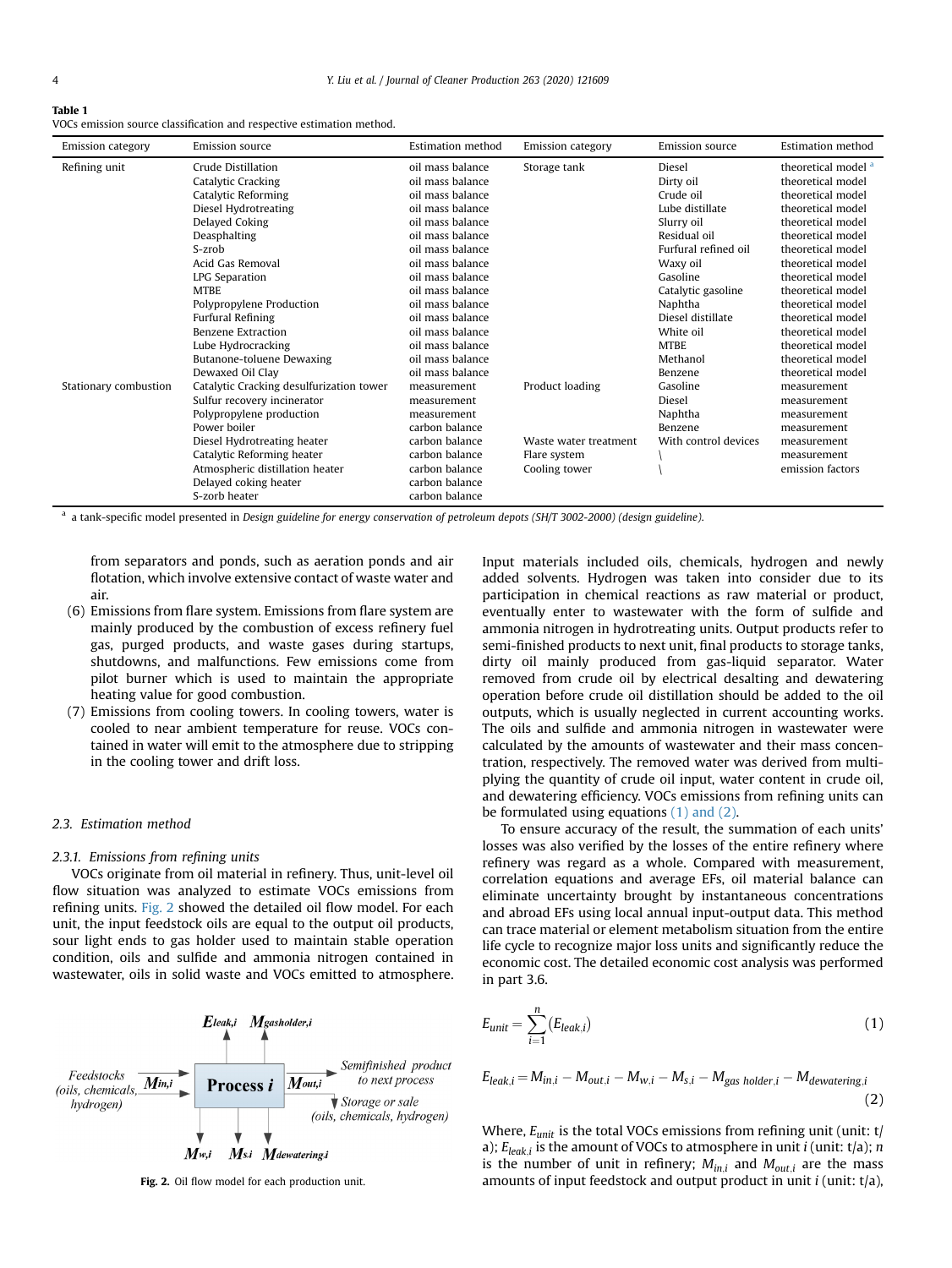respectively;  $M_{w,i}$  and  $M_{s,i}$  are the mass amounts of oil, sulfide and ammonia nitrogen to wastewater and solid waste in unit  $i$  (unit:  $t/$ a), respectively;  $M_{gas~holder,i}$  is the mass amount of refinery gas to gas holder in unit i (unit: t/a);  $M_{devattering,i}$  is the quantity of water removed by electrical desalting and dewatering operations in unit i (unit: t/a).

# 2.3.2. Emissions from storage tanks

Emissions from storage tanks were calculated by subtracting the treated VOCs from the theoretical vapored VOCs. Theoretical vapored VOCs were estimated by tank-specific modeling presented in Design guideline for energy conservation of petroleum depots (design guideline) [\(NBPC, 2000](#page-9-24)). The detailed estimation procedures of tank-specific modeling in design guideline were presented in supplementary material S1. The treated VOCs were formulated by multiplying the quantity of VOCs collected by the control device and the removal efficiency.

Currently, estimation methods used to calculate theoretical vapored VOCs include EF, material balance and tank-specific modeling. EF is generally considered the minimum acceptable method in the petroleum industry because of its macroscopic and unspecific. Material balance method is a valid method to quantify VOCs emissions. However, the liquid production input and output data of each tank required by material balance method are not precise enough. Tank-specific modeling method, which combines the theory model based on ideal gas equations and empirical parameters, is an effective method in terms of anticipated accuracy.

In China, checking guideline base on AP-42 [\(EPA, 2012](#page-9-25)) and design guideline developed by Sinopec group of China are extensively accepted models to estimate VOCs emissions from storage tanks ([Li et al., 2013;](#page-9-26) [Lu et al., 2006](#page-9-27)). However, some studies have found that accounting results of checking guideline are apparently lower than the actual measured emission amounts [\(Liu et al., 2017\)](#page-9-28), possibly due to the differences in design and construction of the tanks and the meteorological parameters among different countries. To ensure the accuracy and localization, design guideline based on China's refinery situation was selected in this study. Even so, checking guideline provides more comprehensive parameters than design guideline. For example, 43 types of deck-fitting loss factors are provided in checking guideline and only 19 types in design guideline. The values of deck-fitting loss factors are also different between the two methods. The estimation equations of innerfloating tanks and vertical fixed-roof tanks also have slight variation. In this study, models in checking guideline were also used to calculate emissions to make a comparison.

#### 2.3.3. Emissions from stationary combustion sources

According to the different burning fuel, carbon element flow situation was analyzed to estimate emissions from refinery fuel gas-burned sources and direct measurement method for tail gasburned sources. Carbon contained in refinery fuel gas turns into VOCs, PM,  $CO<sub>2</sub>$ , and CO after combustion. In this study, the molecular weight of VOCs and TSP are supposed to be 12 ([Zhang et al.,](#page-9-29) [2000](#page-9-29)). VOCs from refinery fuel gas-burned sources were calculated by equations [\(3\) and \(4\)](#page-4-0).

<span id="page-4-0"></span>
$$
E_{combination} = \sum_{i=0}^{n} AD_{f,i} \times NC_{f,i} \times \gamma_{VOC}
$$
 (3)

$$
\gamma_{VOC} = \frac{12}{12}C_{VOC} / \left(\frac{12}{12}C_{VOC} + \frac{12}{12}C_{PM} + \frac{3}{11}C_{CO2} + \frac{3}{7}C_{CO}\right)
$$
(4)

Where,  $E_{combination}$  is VOCs emission from refinery fuel gas-burned sources (unit: t),  $AD_{f,i}$  is the activity data of fuel f in emission source *i* (unit: t),  $NC_{fi}$  is the average carbon content of fuel f in emission source *i* (unit: %m),  $\gamma_{VOC}$  is the ratio of the carbon contained in VOCs with that contained in total emissions.  $C_{VOC}$ ,  $C_{PM}$ ,  $C_{CO2}$ ,  $C_{CO}$  represent measured emission concentrations of VOCs, PM,  $CO<sub>2</sub>$  and CO (unit: mg/m<sup>3</sup>), respectively.

Equation  $(3)$ - $(4)$  were not applicable to tail gas-burned sources. Firstly, the carbon contained in tail gas is difficult to measure due to temperature limitation and production safety in sampling. Secondly, some emissions from tail gas were disposed by pollutants control devices resulting the carbon in tail gas isn't equal to that in CO2, CO, PM and VOCs emitted to the atmosphere. Thus, measurement method was used to calculate VOCs from tail gas-burned sources.

#### 2.3.4. Other sources

In most refineries in China, product loading and wastewater treatment system are equipped with VOCs control devices under the requirement of national or industrial standards. Thus, measurement method was adopted to evaluate VOCs emissions from wastewater treatment. Emissions from product loading were calculated by the measurement method recommend by checking guideline. Material method was used to estimate VOCs emissions from flare system. EF method was used to estimate VOCs emissions from cooling towers. The detailed estimation methods of product loading, wastewater treatment system, flare system, and cooling towers sources were presented in supplementary material S2.

# 2.4. Data collection

The input-output materials data of each unit were derived from meter measurements equipped in pipelines. Solid waste amounts were obtained from refinery statistical system. The concentrations of oil purity, sulfide and ammonia nitrogen in wastewater were obtained from refinery routine monitoring reports (measured once a week in refinery). The details required by oil mass balance were shown in Fig. S1. The information about 123 storage tanks were acquired from refinery statistical system (see Tables  $S2-S4$ ). The refinery fuel consumption and its carbon mass content were obtained from refinery meter measurement and routine monitoring reports, respectively (see Table S5). The data needed for product loading system, wastewater treatment system, flare system, and cooling towers were collected through refinery statistical system and routine monitoring reports (see Tables  $S6- S9$ ).

To fill the data gap, measurement campaign was carried out for stationary combustion sources to obtain VOCs, PM,  $CO<sub>2</sub>$ , and CO emission concentrations. [Table 2](#page-5-0) list the sampling information. The concentrations of CO and  $CO<sub>2</sub>$  were measured by portable gas detector (ET93-CO, JEK500BK-CO2). PM samples were collected by a smoke automatic test instrument (Laoying-3012H) and analyzed using weight method. VOCs samples were collected through 3L PVF bags and analyzed with U.S.EPA methods TO-15. The VOCs samples were concentrated using a pre-concentrator(Entech 7100, USA) and transferred into the gas chromatography-mass spectrometry (GC-MS) system (GC, HP-7890B; MS, HP-5977B). The VOCs were introduced to a DB-624 column with an MS to analyze  $C_4-C_{12}$  hydrocarbons and a PLOT column to analyze  $C_2-C_4$  hydrocarbons.

# 3. Results and discussion

# 3.1. Total VOCs emissions

The emission inventory and corresponding factors are provided in Table S1. The dominated contributors were storage tanks and refining units, accounting for 66.60% and 26.97% of the total, respectively. Cooling tower, product loading, stationary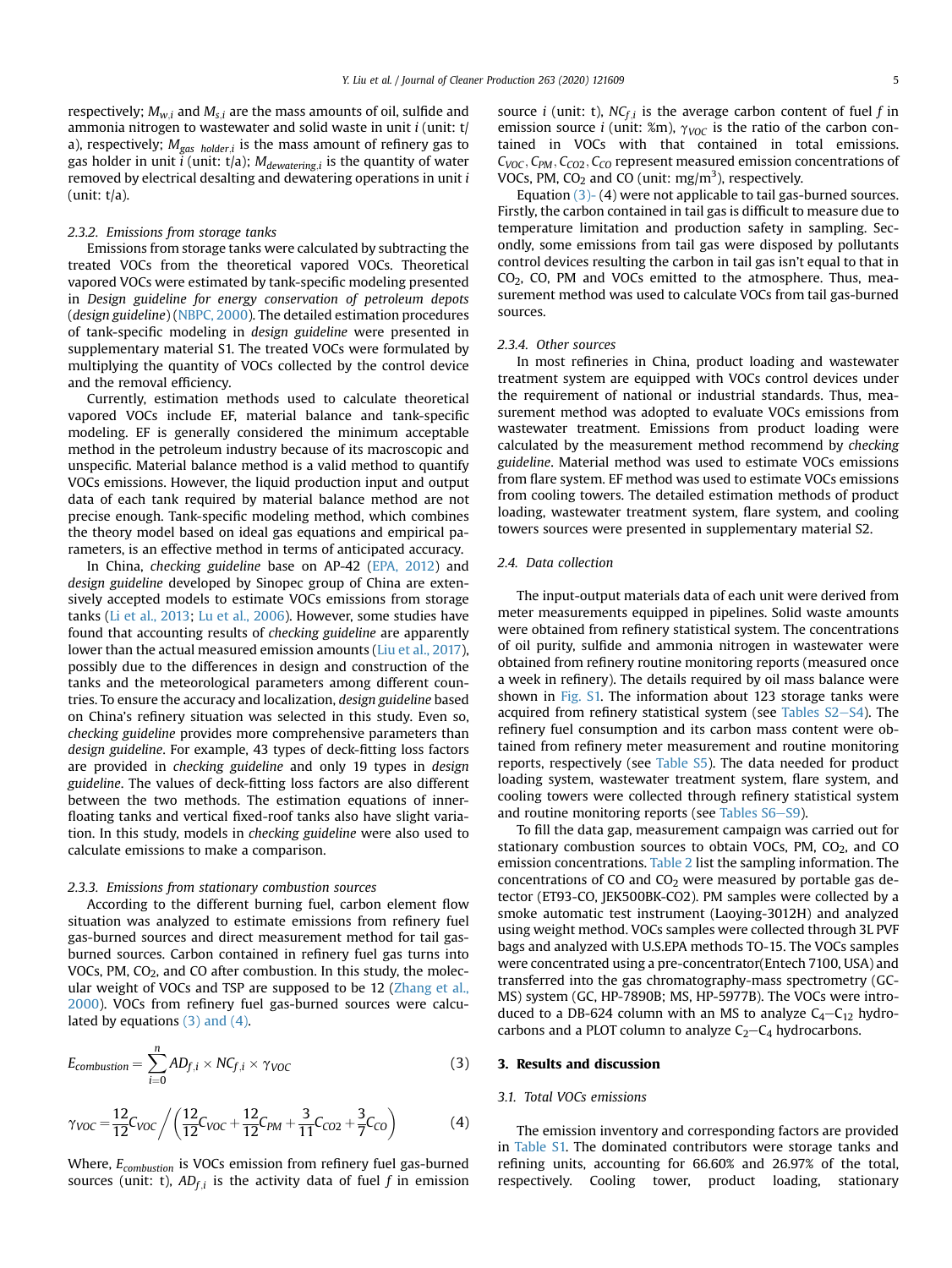<span id="page-5-0"></span>

| Table 2                                                |  |
|--------------------------------------------------------|--|
| Sampling information of stationary combustion sources. |  |

| Number | Emission source                          | Samples | Monitoring pollutant           | Emission type |
|--------|------------------------------------------|---------|--------------------------------|---------------|
|        | Catalytic Cracking desulfurization tower |         | <b>VOCs</b>                    | point source  |
|        | Sulfur recovery incinerator              |         | <b>VOCs</b>                    | point source  |
|        | Polypropylene production                 |         | <b>VOCs</b>                    |               |
|        | Power boiler                             |         | VOCs, CO, $CO2$ , PM           | point source  |
|        | Diesel Hydrotreating heater              |         | VOCs, CO, CO <sub>2</sub> , PM | point source  |
|        | Catalytic Reforming heater               |         | VOCs, CO, $CO2$ , PM           | point source  |
|        | Atmospheric distillation heater          |         | VOCs, CO, $CO2$ , PM           | point source  |
|        | S-zorb heater                            |         | VOCs, CO, $CO2$ , PM           | point source  |
|        | Delayed coking heater                    |         | VOCs, CO, $CO2$ , PM           | point source  |

combustion, wastewater treatment, and flare system sources contributed 6.43% of the total together. Refining units and storage tanks were the priority control objects for refineries to reduce VOCs emission. [Table 3](#page-5-1) summarizes the integrated VOCs EFs of the petroleum refining industry reported by current studies. The results showed a significant difference, which ranged from 0.07 to 2.65. The EFs of United Stats Environmental Protection Agency (EPA)  $(1.82)$  and European Environment Agency (EEA)  $(0.07-0.61)$ ([Marlene Plejdrup and Richardson, 2019\)](#page-9-30) were an average petroleum refining industry factor of America and Europe. This study obtained 0.77 kg/t, which was lower than ([Wei et al., 2016\)](#page-9-8) (1.44) but larger than checking guideline (0.52). The differences were the results of different estimation methods [\(Wei et al., 2016](#page-9-8)). achieved EF using ISC3 model. However, ISC3 model is difficult to branch out into specific unit. Checking guideline method likely underestimated emissions compared with other references and this study. The detailed differences between guideline and this study is analyzed in the later section. To sum up, this study was in the same order with most previous studies, which confirmed the reliability and operability of the estimation method proposed in this study.

#### 3.2. Refining unit source

[Fig. 3](#page-6-0) shows VOCs emission contribution and emission factor of each unit. The largest four contributors were Catalytic cracking unit, Catalytic reforming unit, Diesel hydrotreating unit and Acid gas removal unit, which accounted for 22%, 16%, 14%, and 13% of total emissions, respectively. The emission amounts related to various factor, such as production scale, process scheme, equipment configuration, operation conditions, materials properties and general maintenance practices. The four contributors were core refining units, which were composed of large amounts of components and connections (e.g., pumps, compressor, valves) that develop leaks. Additionally, the above-mentioned units mostly used light liquid materials as feedstocks. Aimed at these units, increasing leak detection and repair (LDAR) frequency, replacing old equipment and adopting high quality connections help great in reduce VOCs losses. Catalytic reforming and acid gas removal unit were the key targets to control VOCs in this study due to their large emissions and high emission factors. Though small contributions of Polypropylene production, Furfural refining unit and LPG separation unit, they were important control focus because of the higher emission factors which result in emissions discharge rapidly when production scale increase.

Currently, EFs related to refining unit were very limited. [Table 4](#page-6-1) list some results of other methods [\(Zheng et al., 2017](#page-9-19)). obtained refining units EF (0.8) through local test. However, it's difficult to analyze their result due to lack of detailed method information. The EF of checking guideline (0.079) was estimated combing correlation equations method that relate mass emission rate (unit: kg/h) to detected net screening value (unit: ppm) and average EF method for millions of seals. The low EF of checking guideline was possibly due to the instantaneous detected net screening values, which only represented emission level in the monitoring period and not the average emission level for a period. The value changed largely with the operation condition and general maintenance practices. Nevertheless, the oil mass balance method in this study can eliminate aforementioned disadvantages through annual material input and output balance data. The other reason could be attributed to the equation parameters, which were cited from American petroleum industry. The difference of equipment configuration, production process, and control level between American and China resulted in underestimate emissions. Measurement methods in checking guideline are also very technically challenging and costly due to the numerous diversiform emission points ([Placet et al.,](#page-9-31) [2000](#page-9-31)).

# 3.3. Storage tank source

[Fig. 4](#page-6-2) shows VOCs emission results of organic liquid storage tanks. Diesel and crude oil tanks played dominate roles with the share of 39.6% and 32.8% of the total. Gasoline tanks ranked third with a share of 13.1%, followed by naphtha tanks  $(5.6%)$ .  $60% - 90%$  of their emissions come from working losses. [Table 5](#page-7-0) provides VOCs emissions per turnover amount for different tank types and mediums to seek potential reduction measures. VOCs emissions from storage tanks are closely related to the tank type, storage medium and turnover amount. Crude oil and gasoline were commonly stored by floating-roof tanks because of their strong volatility, while diesel is generally stored by fixed-roof in current China. Based on the accounting results, the EF of fixed-roof tank was  $3-7$ times as high as that of inner and external floating-roof tanks, which implies that 72%-86% of VOCs emissions from diesel tanks would be decreased if diesel was stored by floating-roof tank. Adjusting stored temperature and turnover amounts, enhancing sealing type, adopting oil products on-line blending technology

#### <span id="page-5-1"></span>Table 3

Comparison of the integrated VOCs emission factor among different methods.

| Emission source | Unit                                                                                                                                                                                                                                                                                           | Emissions factor |                    |      |                            |                     |
|-----------------|------------------------------------------------------------------------------------------------------------------------------------------------------------------------------------------------------------------------------------------------------------------------------------------------|------------------|--------------------|------|----------------------------|---------------------|
|                 |                                                                                                                                                                                                                                                                                                | This study       | checking guideline | EPA  | EEA                        | Other reference     |
| Refinery        | kg/t-crude oil                                                                                                                                                                                                                                                                                 | 0.77             | 0.52               | 1.82 | $0.07 - 0.61$ <sup>a</sup> | $1.44, 1.08 - 2.65$ |
|                 | $\frac{1}{2}$ music heat $\frac{1}{2}$ is the set of $\frac{1}{2}$ in $\frac{1}{2}$ in $\frac{1}{2}$ in $\frac{1}{2}$ in $\frac{1}{2}$ in $\frac{1}{2}$ in $\frac{1}{2}$ in $\frac{1}{2}$ in $\frac{1}{2}$ in $\frac{1}{2}$ in $\frac{1}{2}$ in $\frac{1}{2}$ in $\frac{1}{2}$ in $\frac{1}{2$ |                  |                    |      |                            |                     |

<span id="page-5-2"></span>EMEP/EEA air pollutant emission inventory guidebook 2019.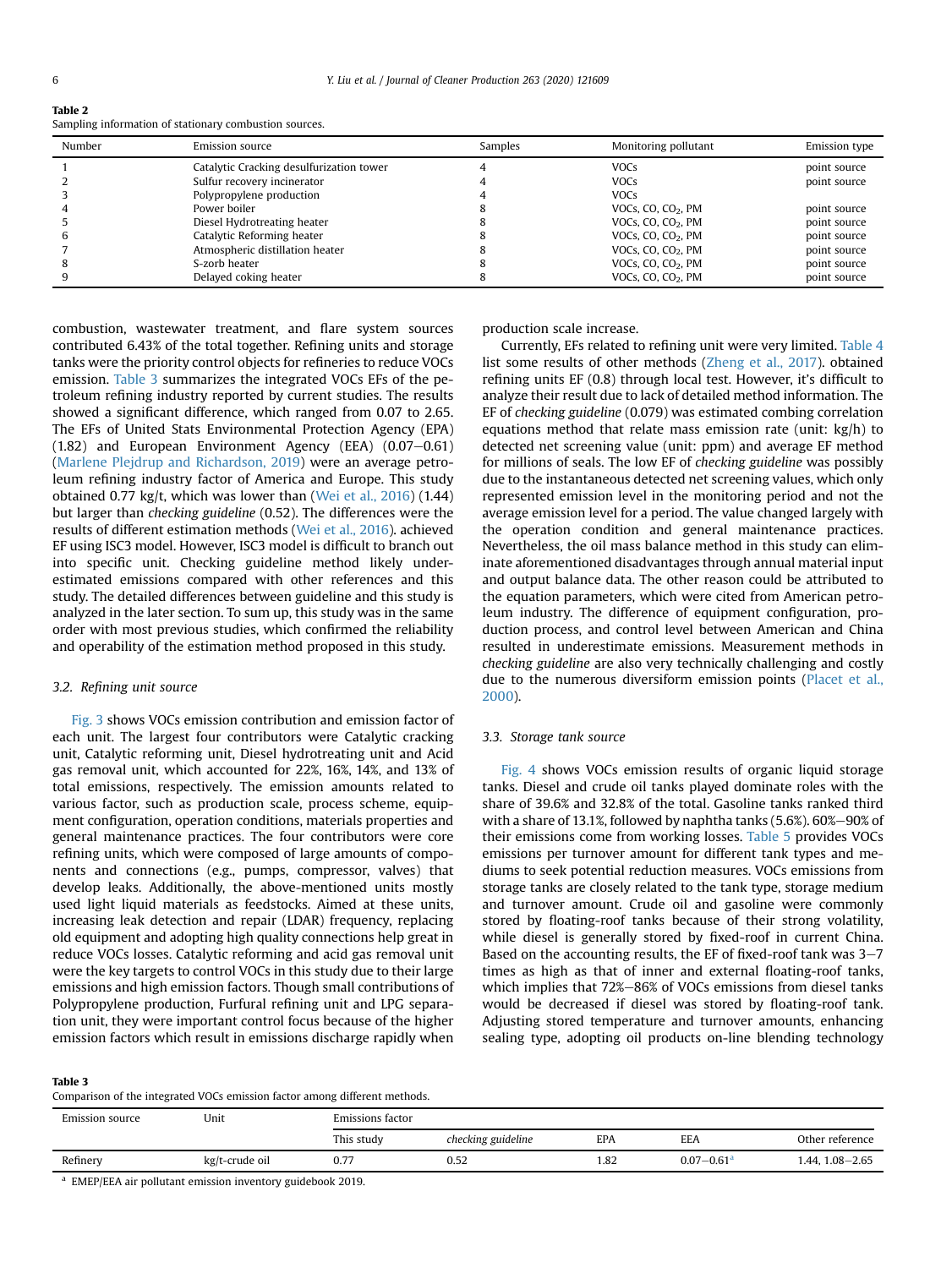<span id="page-6-0"></span>

Fig. 3. VOCs emissions contribution and emission factor of each unit.

<span id="page-6-1"></span>Table 4 VOCs emission amounts and EFs of each refining process with different methods.

| Emission source    | Emission factor (kg-VOCs/t-crude oil) |                    |                 |  |
|--------------------|---------------------------------------|--------------------|-----------------|--|
|                    | This study                            | Checking guideline | Other reference |  |
| Refining unit area | 0.207                                 | 0.079              | 0.8             |  |

<span id="page-6-2"></span>that oils were blended in pipeline rather than in tanks, were effective measures to control emissions from storage tanks. Additionally, organic chemicals (e.g., MTBE and benzene) and dirty oil had higher EFs than other oil materials, which were important focus in the future. In heavy pollution weather, the blending operation can shut down to alleviate the environmental burden.

[Table 6](#page-7-1) presents EFs results reported by current documents. Corresponding EFs were additional calculated using checking guideline method to make a comparison. The integrated EF of this study was near 1.3 times as high as checking guideline, and lower than China national limited standard (GB 11085-89). The distance between design guideline and checking guideline were mainly attributed to the difference of estimation formulas and parameters, especially formulas of fixed floating tank losses and parameters of inner-floating tank breathing losses. It is understandable that the result was lower than limited standard that represented maximum permissible loss for the petroleum industry in China. Against a previous literature [\(Zheng et al., 2017](#page-9-19)), the integrated EF (0.5) ob-tained through on-site test was 4.5 times as high as this study ([Wei](#page-9-21)



Fig. 4. VOCs emission contribution of specific storage tank to the total emissions.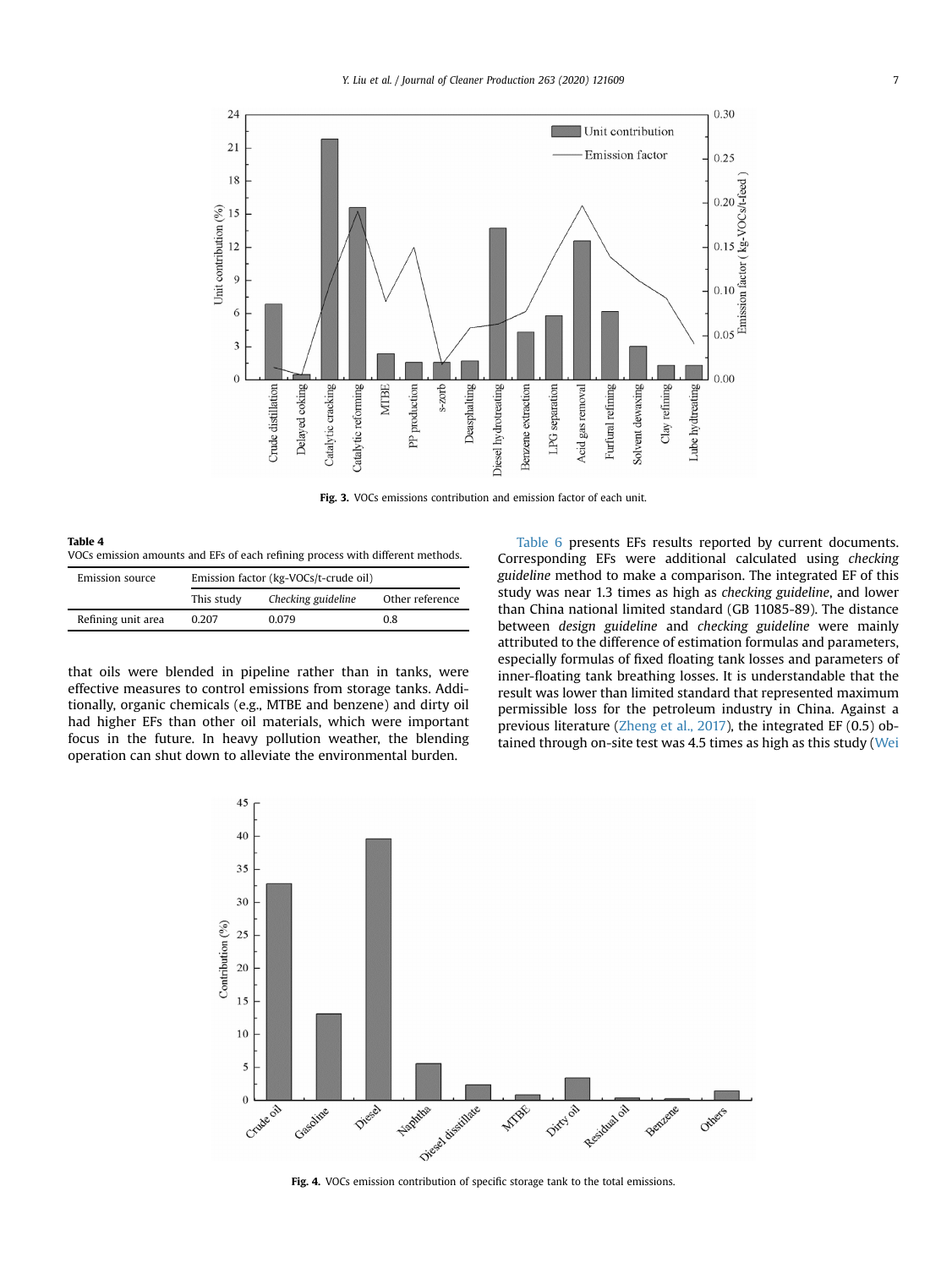<span id="page-7-0"></span>

|--|

VOCs EFs of different type of storage tank.

| Medium stored        | Emission factors (kg-VOCs/t-turnover) |                     |                        |
|----------------------|---------------------------------------|---------------------|------------------------|
|                      | Vertical fixed-roof                   | Inner floating-roof | External floating-roof |
| Diesel               | 0.261                                 | 0.073               | 0.036                  |
| Dirty oil            | 4.871                                 |                     | 1.369                  |
| Crude oil            |                                       |                     | 0.079                  |
| Lube distillate      | 0.007                                 |                     |                        |
| Slurry oil           | 0.013                                 |                     |                        |
| Residual oil         | 0.008                                 |                     |                        |
| Furfural refined oil | 0.002                                 |                     |                        |
| Waxy oil             | 0.004                                 |                     |                        |
| Gasoline             |                                       | 0.087               |                        |
| Catalytic gasoline   |                                       | 0.364               |                        |
| Naphtha              |                                       | 0.089               |                        |
| Diesel distillate    |                                       | 0.057               |                        |
| White oil            |                                       | 0.094               |                        |
| <b>MTBE</b>          |                                       | 0.356               |                        |
| Methanol             |                                       | 0.158               |                        |
| Benzene              |                                       | 0.145               |                        |

#### <span id="page-7-1"></span>Table 6

VOCs emission factors of storage tanks among different methods.

| Product stored | Emission factors (kg-VOCs/t-turnover) |                    |             |             |                 |
|----------------|---------------------------------------|--------------------|-------------|-------------|-----------------|
|                | Design guideline                      | Checking guideline | GB 11085-89 | EEA         | Other reference |
| Diesel         | 0.243                                 | 0.263              |             |             | 0.161           |
| Crude oil      | 0.079                                 | 0.054              | 0.123       |             | 0.171           |
| Gasoline       | 0.087                                 | 0.041              | 0.156       | $0.1 - 0.4$ | 0.064           |
| Total          | 0.097                                 | 0.074              |             |             | 0.5             |

Total: storage tanks were estimated as a whole. EF was calculated by dividing VOCs emissions by total turnover amounts.

[et al., 2008](#page-9-21)). estimated VOCs EFs of diesel, crude oil, and gasoline using empirical formula. However, the detailed formula, tank type and oil properties were not provided. Nevertheless, the results of ([Wei et al., 2008](#page-9-21)) and this study were of the same order of magnitude. The gasoline EF of EEA seems slightly higher than other results from Chinese local refinery, which possibly was influenced by differences between country.

# 3.4. Combustion source emissions

The EFs of carbon balance method and measurement are list in [Table 7.](#page-7-2) Specifics were in supporting material Table S5. EFs of numbers 5-9 showed that carbon balance method results were approximately 4 times higher than measurement. The differences, on the one hand, was attributed to the instantaneity of VOCs concentrations and exhausted gases flow rate used by measurement method. Limited samples cannot represent actual emission level very well. On the other hand, carbon in refinery fuel gas used by carbon balance method covers all possible VOCs emission ways. Measurement results, to some extent, cannot include all VOC compositions. For example, only 67 VOC compositions are included in gas chromatography/mass spectrometry measurement method ([MEEC, 2015a\)](#page-9-32). That further increased the gap between the two results. Moreover, using VOCs emission ratio rather than direct VOCs emission concentration can decrease the influence of production condition change.

# 3.5. Other sources

[Table 8](#page-8-0) lists VOCs EFs of other sources. Specifics were provided in Tables S6–S9. In terms of product loading sources, VOCs not collected by oil-gas recovery system contributed 28.98% to the total. The remaining 71.02% come from oil-gas recovery system emissions. The difference between [Wei et al. \(2008\)](#page-9-21) (0.034) and this study is likely due to the efficiency of recovery system. Not only removal efficient and emission concentration but also collection efficient should be taken attention for VOCs reduction.

The EF of waste water treatment of this study (0.0018) and

<span id="page-7-2"></span>

| VOCs emission factors of combustion sources among carbon balance and measurement. |  |  |  |  |  |
|-----------------------------------------------------------------------------------|--|--|--|--|--|
|                                                                                   |  |  |  |  |  |

| Number | Emission source                          | Fuel                           |             | Emission factor |             |  |
|--------|------------------------------------------|--------------------------------|-------------|-----------------|-------------|--|
|        |                                          |                                | Unit        | This study      | Measurement |  |
|        | Catalytic Cracking desulfurization tower | coke                           | kg/t-coke   |                 | 0.008       |  |
|        | Sulfur recovery incinerator              | tail gas                       | kg/t-sulfur |                 | 0.096       |  |
|        | Polypropylene production (PP)            | tail gas                       | $kg/t-PP$   |                 | 0.001       |  |
|        | Power boiler                             | natural gas, refinery fuel gas | kg/t-fuel   |                 | 0.004       |  |
|        | Diesel Hydrotreating heater              | refinery fuel gas              | kg/t-fuel   | 0.034           | 0.008       |  |
|        | Catalytic Reforming heater               | refinery fuel gas              | kg/t-fuel   | 0.034           | 0.007       |  |
|        | Atmospheric distillation heater          | refinery fuel gas              | kg/t-fuel   | 0.019           | 0.005       |  |
| 8      | Delayed coking heater                    | refinery fuel gas              | kg/t-fuel   | 0.019           | 0.010       |  |
|        | S-zorb heater                            | refinery fuel gas              | kg/t-fuel   | 0.024           | 0.007       |  |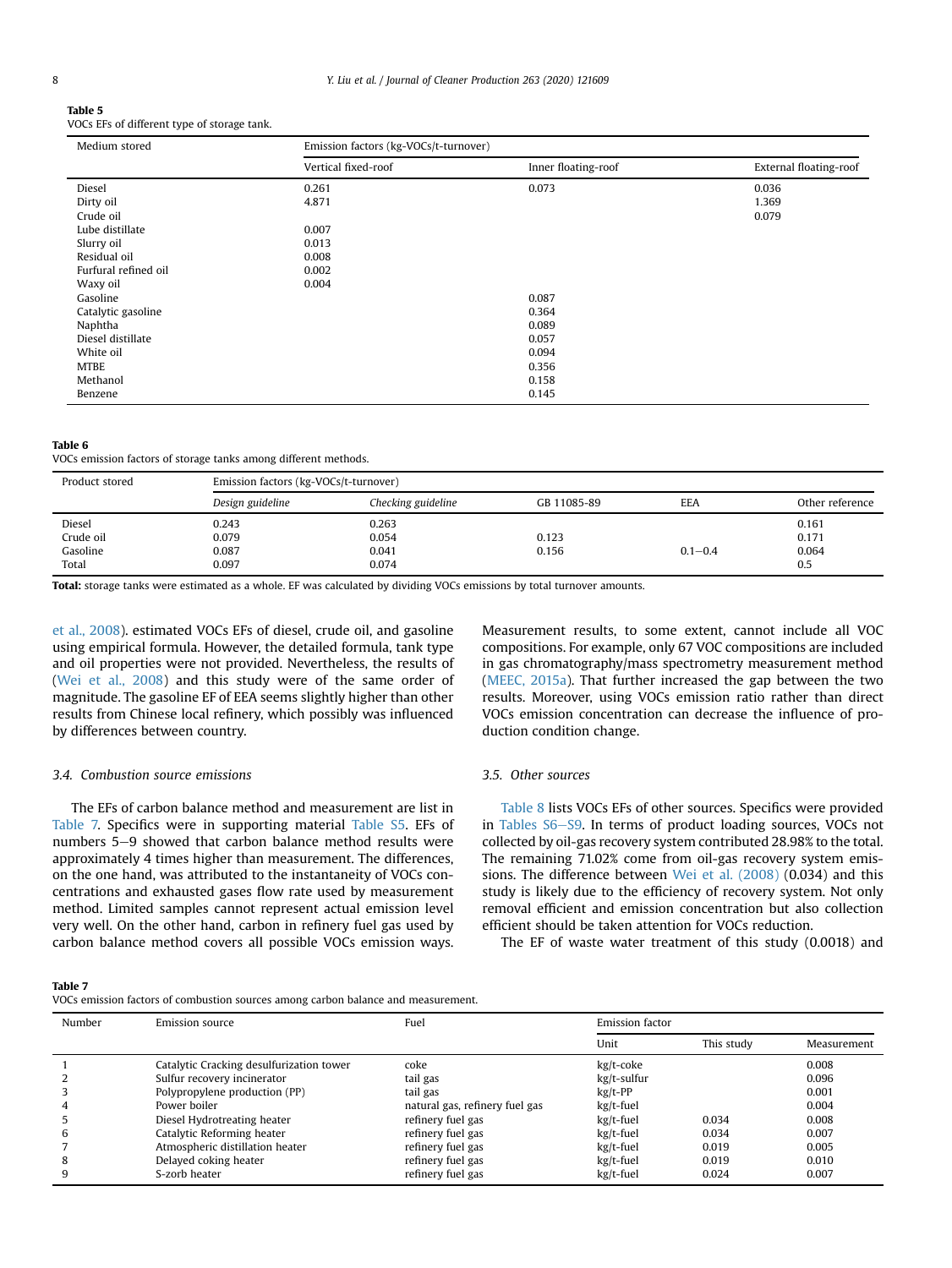<span id="page-8-0"></span>

| . .<br>. . |  |
|------------|--|
|------------|--|

| VOCs emission factors of product loading and waste water treatment with other studies. |  |
|----------------------------------------------------------------------------------------|--|
|----------------------------------------------------------------------------------------|--|

| <b>Emission sources</b> | Unit              | <b>Emission factor</b> |                    |                 |  |
|-------------------------|-------------------|------------------------|--------------------|-----------------|--|
|                         |                   | This study             | Industrial factor  | Other reference |  |
| <b>Product loading</b>  | kg/t-load         | 0.043                  |                    |                 |  |
| gasoline                | kg/t-load         | 0.042                  | 1.3 <sup>a</sup>   | 0.034           |  |
| diesel                  | kg/t-load         | 0.004                  | 0.1 <sup>2</sup>   |                 |  |
| Naphtha                 | kg/t-load         | 0.293                  |                    |                 |  |
| Benzene                 | kg/t-load         | 0.088                  |                    |                 |  |
| Waste water treatment   | kg/m <sup>3</sup> | 0.0018                 | 0.005 <sup>b</sup> | 0.12            |  |

<span id="page-8-2"></span><sup>a</sup> Loss of bulk petroleum liquid product (GB11085-89); b: Checking guideline for VOCs pollution sources in the petrochemical industry.

industrial factor (0.005) were in the same order of magnitude. The wastewater EFs influenced significantly by the control technology equipped with refinery. Industrial EF represented average emission level in petroleum refining industry. The lower EF of this study indicated the high VOCs control efficiency of this refinery. In this refinery, the important VOCs emission units in wastewater treatment system were all covered and the collected VOCs were all destroyed in a catalytic combustion tower.

#### 3.6. Economic cost analysis

The economic cost of the measurement method and the comprehensive method developed by this study were compared roughly. Table S10 in supporting document presents the basic information needed for different methods' economic cost accounting. The final estimation results are seen in [Table 9.](#page-8-1) The economic cost differences between the two methods were mainly originated from refining units and stationary combustion sources. Thus, only refining units and stationary combustion sources were involved.

The total economic cost of measurement method was 660300 RMB/year, which is nearly 12 times and 37 times as much as comprehensive method in the first and second year. The labor cost for the detection of nearly hundreds of thousands of seals accounted for the great economic cost in measurement method. Additionally, the monitoring cost for stationary sources should be conducted every year due to the change of VOCs emission concentration and gas flow velocity when refining scale changed. Whereas, the VOCs emission concentration ratio used by the comprehensive method would be steady when refining scale change. Thus, in the second year, the measurement method produces monitoring cost, while the comprehensive method does not. The above results indicated that the economic advantage of the comprehensive method lied in no upfront equipment investment, lower labor cost, and no subsequent monitoring cost. Compared with the measurement method, this study can save nearly 1.24 million RMB in the first two years.

Overall, the establishment method developed in this study has the advantage of high resolution and well economy. The comprehensive estimation method from material flow angle can trace VOCs emissions from original sources to control VOCs-containing materials from the entire process. Less economic cost is also beneficial to extend its application to industrial level. The method

may not completely reflect the real emissions due to inevitable measurement error. However, a detailed and explicit source classification and relative accurate estimation method can be used to develop an effective and reliable approach to establish VOCs emission inventory for the petroleum refining industry in China.

Notably, the specific inventory is positive as demonstrated by the usefulness of this method. It can provide well references for medium-scale refiners. The integrated EF may be unsuitable for large-sized refineries or refineries with other new units.

# 4. Conclusions

A new VOCs emission inventory establishment method, which involved unit-level source categorization and material flow-based estimation method, was developed for the petroleum refining industry. Using this method, a process-specific inventory of typical medium-scale refinery including 48 emission sources and series of local EFs was proposed. The integrated VOCs EF of a medium-scale refinery was 0.77 kg/t-crude oil in this study. Storage tanks and refining units were the dominated contributors, accounting for 67% and 27% of the total respectively. Diesel and crude oil tanks were the largest emission sources for storage sources, which shared 72% of total tank emissions. The major emission units were Catalytic cracking unit, Catalytic reforming unit, Diesel hydrotreating unit and Acid gas removal unit. In terms of production loading sources, except emissions from oil-gas recovery system, approximately 29% of VOCs were not collected by recovery system. Economy cost analysis results showed the advantage of the comprehensive method in equipment investment, labor cost and monitoring cost. The reliability was also verified by comparison with previous methods. Compared with traditional EF and measurement inventory establishment method, the method in this study could obtain fugitive VOCs emissions from original sources and eliminate the instantaneity influence of measurement.

In the past years, VOCs pollutants have not been sufficiently considered in China. The increase in air pollution problem has made VOCs control the major agenda in the 13th Five-Year plan. However, the foundational works of VOCs emission estimation and control and management study in China are relatively weak. The current study can serve as the first step to VOCs emission estimation. Additional refinery cases from different areas, processing flow schemes, unit types, and emission control technologies should be

#### <span id="page-8-1"></span>Table 9

The economic cost results of the two methods.

| Emission category                                  | The first year's cost (RMB) |            | The second year's cost (RMB) |            |
|----------------------------------------------------|-----------------------------|------------|------------------------------|------------|
|                                                    | Measurement                 | This study | Measurement                  | This study |
| Labor cost in process refining emission accounting | 624000                      | 18000      | 624000                       | 18000      |
| Monitoring cost in stationary combustion           | 36300                       | 36300      | 36300                        |            |
| <b>Total</b>                                       | 660300                      | 54300      | 660300                       | 18000      |